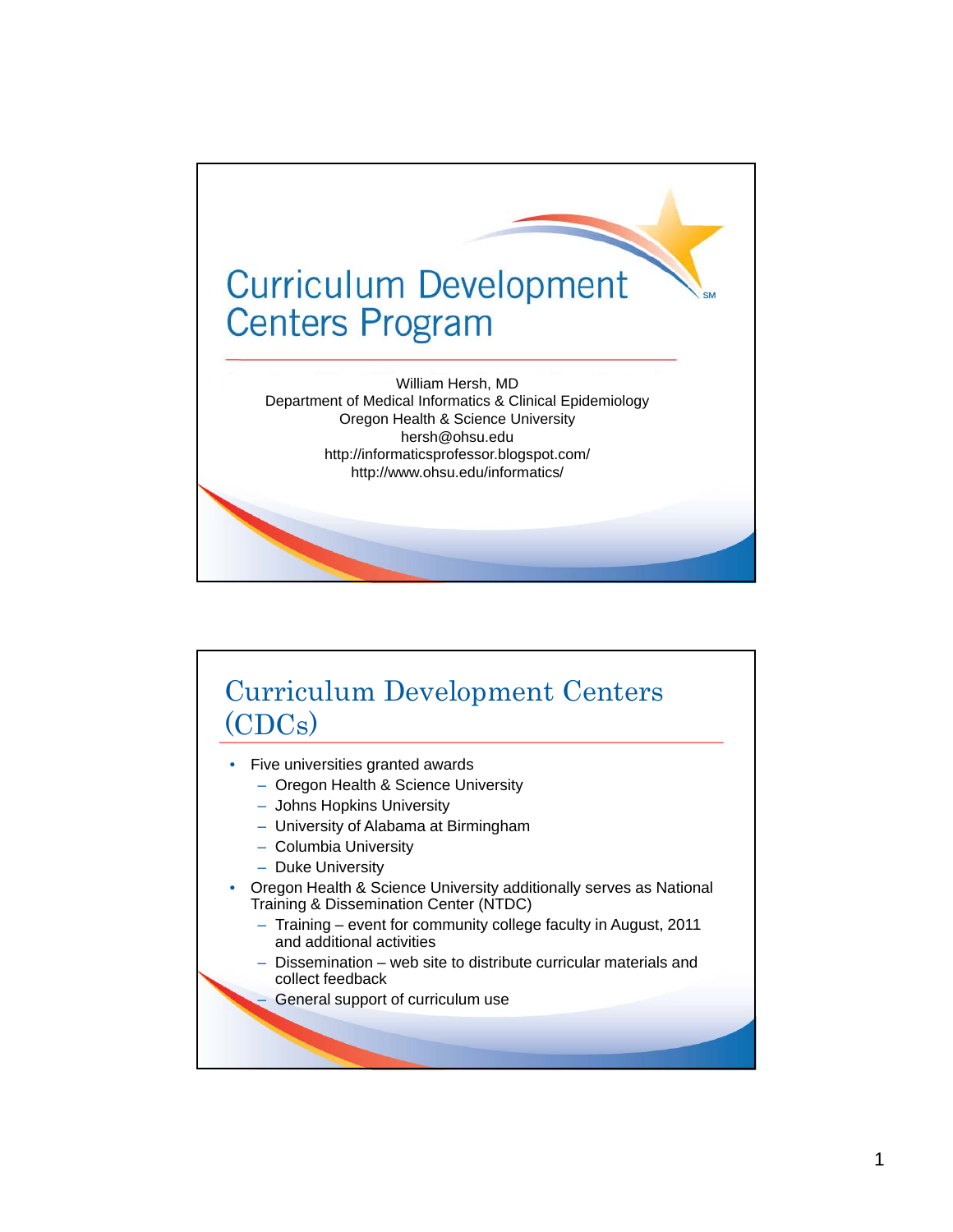

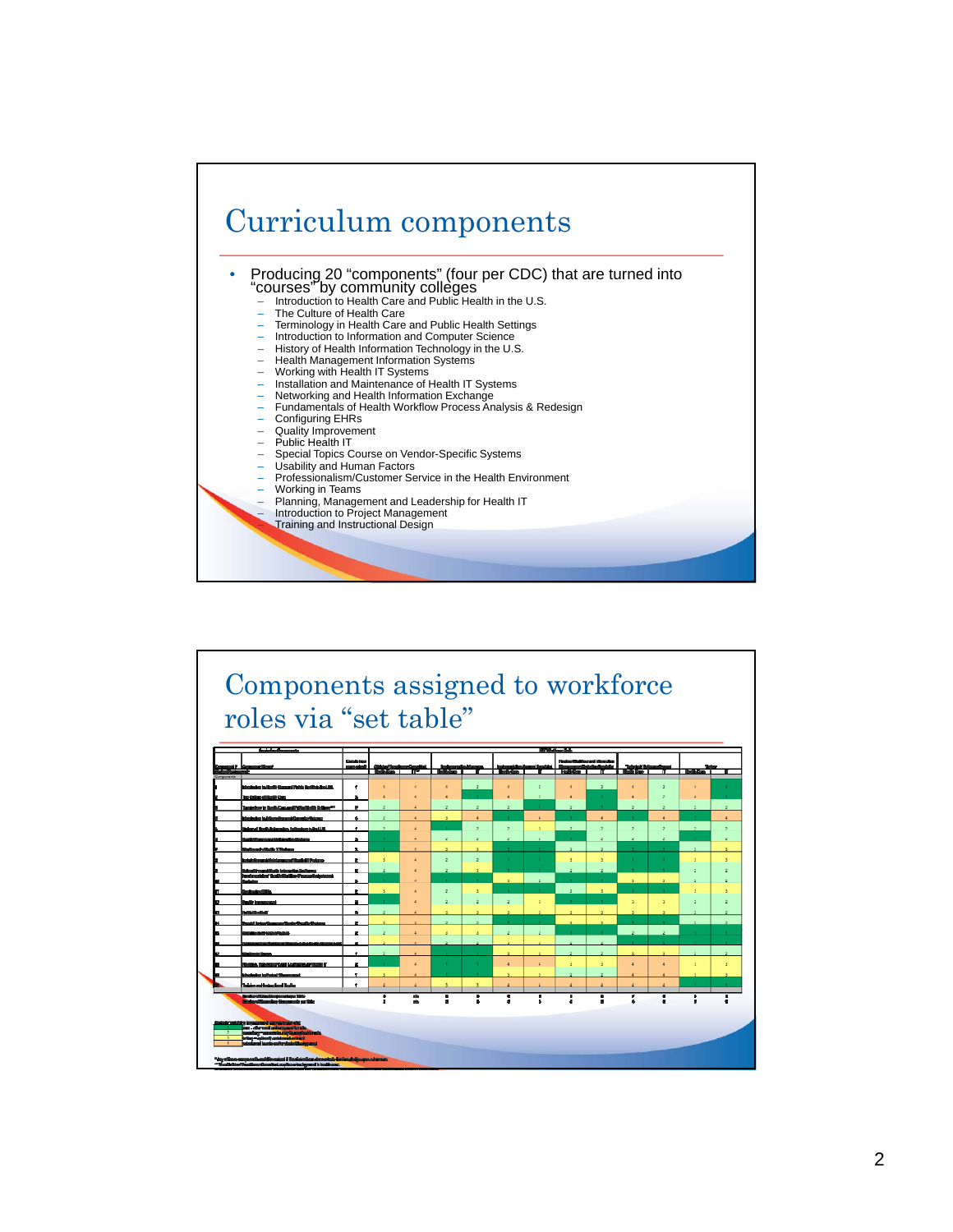

- All HIT students at all levels need "hands on" learning with real systems
- Three components are "lab" components
	- Using EHRs
	- Installing and maintaining EHRs
	- Configuring EHRs
- Have developed VistA for Education
	- Thanks to gracious efforts of VHA
	- Based on FOIA VistA system with added data for education
		- Most graduates will use other systems in jobs, but VistA provides a state-of-the-art common system for all
	- Runs standalone or networked on most versions of Windows between XP and 7 (32 and 64 bit) – *but not without challenges!*

| Vista for Education                                                                                                                                                                                                                                          |                                                                                            |                                                                                                |                                                                                                                                                                                                              |                                                     |                                                                                                                      |                                                                                                                                            |                                    |                                                                                                                                                                                                                                                                                                                                                                                                                                                         |
|--------------------------------------------------------------------------------------------------------------------------------------------------------------------------------------------------------------------------------------------------------------|--------------------------------------------------------------------------------------------|------------------------------------------------------------------------------------------------|--------------------------------------------------------------------------------------------------------------------------------------------------------------------------------------------------------------|-----------------------------------------------------|----------------------------------------------------------------------------------------------------------------------|--------------------------------------------------------------------------------------------------------------------------------------------|------------------------------------|---------------------------------------------------------------------------------------------------------------------------------------------------------------------------------------------------------------------------------------------------------------------------------------------------------------------------------------------------------------------------------------------------------------------------------------------------------|
| VistA CPRS in use by: Doctor, One (BROKERSERVER)                                                                                                                                                                                                             |                                                                                            | -                                                                                              |                                                                                                                                                                                                              | <b>.</b>                                            |                                                                                                                      |                                                                                                                                            | <b>STATISTICS</b>                  | $\begin{array}{c c c c c} \hline \multicolumn{1}{c }{\multicolumn{1}{c }{\multicolumn{1}{c }{\multicolumn{1}{c }{\multicolumn{1}{c }{\multicolumn{1}{c }{\multicolumn{1}{c }{\multicolumn{1}{c }{\multicolumn{1}{c }{\multicolumn{1}{c }{\multicolumn{1}{c }{\multicolumn{1}{c }{\multicolumn{1}{c }{\multicolumn{1}{c }{\multicolumn{1}{c }{\multicolumn{1}{c }{\multicolumn{1}{c }{\multicolumn{1}{c }{\multicolumn{1}{c }{\multicolumn{1}{c }{\mult$ |
| Eile Edit View Tools Help<br><b>EIGHT PATIENT</b>                                                                                                                                                                                                            | Visit Not Selected                                                                         |                                                                                                | Primary Care Team Unassigned                                                                                                                                                                                 |                                                     |                                                                                                                      |                                                                                                                                            |                                    | Postings                                                                                                                                                                                                                                                                                                                                                                                                                                                |
| 600-00-000                                                                                                                                                                                                                                                   | Apr 07,1935 (75) Provider: DOCTOR, ONE                                                     |                                                                                                |                                                                                                                                                                                                              |                                                     |                                                                                                                      | Flag                                                                                                                                       | VistaWeb<br>a<br>Remote Dat        | CAD                                                                                                                                                                                                                                                                                                                                                                                                                                                     |
| <b>Active Problems</b><br>Headache<br>Hypertension<br>Hyperlipidemia<br>Acute Myocardial Infarction, Unspecified Site, Episode Of Care Unspecified<br>Chronic Systolic Heart Failure<br>Diabetes Melitus Type II Or Unspecified<br><b>Active Medications</b> |                                                                                            | Clinical Reminders                                                                             | Penicillin<br>Chocolate                                                                                                                                                                                      | Allergies / Adverse Reactions<br>Due Date           | Postings<br>Allergies<br>Crisis Note<br>Advance Directive Completed<br>Advance Directive<br><b>Advance Directive</b> | May 21.2000<br>Oct 18,2000<br>Oct 18 2000                                                                                                  | May 16,2007                        |                                                                                                                                                                                                                                                                                                                                                                                                                                                         |
| Metoprolol Tartrate 50mg Tab<br>Simvastatin 40mg Tab<br>Non-VA Aspirin 81mg Ec Tab                                                                                                                                                                           | Active<br>Active<br>Active                                                                 | Depression Screening<br>PC Nutritional Screening<br>Diabetes - Urinalysis<br>Influenza Vaccine | Pneumococcal vaccine (Pneumovax)                                                                                                                                                                             | DUE NOW<br>DUE NOW<br>DUE NOW<br>DUE NOW<br>DUE NOW |                                                                                                                      |                                                                                                                                            |                                    |                                                                                                                                                                                                                                                                                                                                                                                                                                                         |
| Recent Lab Results                                                                                                                                                                                                                                           | Vitals                                                                                     |                                                                                                |                                                                                                                                                                                                              |                                                     | Appointments/Visits/Admissions                                                                                       |                                                                                                                                            |                                    |                                                                                                                                                                                                                                                                                                                                                                                                                                                         |
| No Orders Found.                                                                                                                                                                                                                                             | т<br>IP<br>74<br>lR.<br>22<br>IBP.<br>lнт<br><b>WT</b><br>PN<br>-1.<br>POX 98<br>RMI 25.59 | 98.5 F<br>134/81<br>70 in<br>178 lb                                                            | Mar 05.2010 09:00 (36.9 C)<br>Mar 05.2010 09:00<br>Aug 31.2009 10:00<br>Mar 05.2010 09:00<br>Aug 31,2009 10:01<br>Mar 05.2010 09:00 (80.7 kg)<br>Mar 05.2010 09:00<br>Dec 01.2009 08:53<br>Mar 05.2010 09:00 | $(177.8 \text{ cm})$                                | Aug 26.10 21:19<br>Aug 12.10 08:00<br>Aug 11.10 08:00<br>Aug 10.10 08:00<br>Aug 09.10 08:00                          | Cardiology Action Required<br>General Medicine Action Required<br>General Medicine<br>General Medicine Action Required<br>General Medicine | Action Required<br>Action Required |                                                                                                                                                                                                                                                                                                                                                                                                                                                         |
| Cover Sheet   Problems   Meds   Orders   Notes   Consults   Surgery   D/C Summ   Labs   Reports                                                                                                                                                              |                                                                                            |                                                                                                |                                                                                                                                                                                                              |                                                     |                                                                                                                      |                                                                                                                                            |                                    |                                                                                                                                                                                                                                                                                                                                                                                                                                                         |